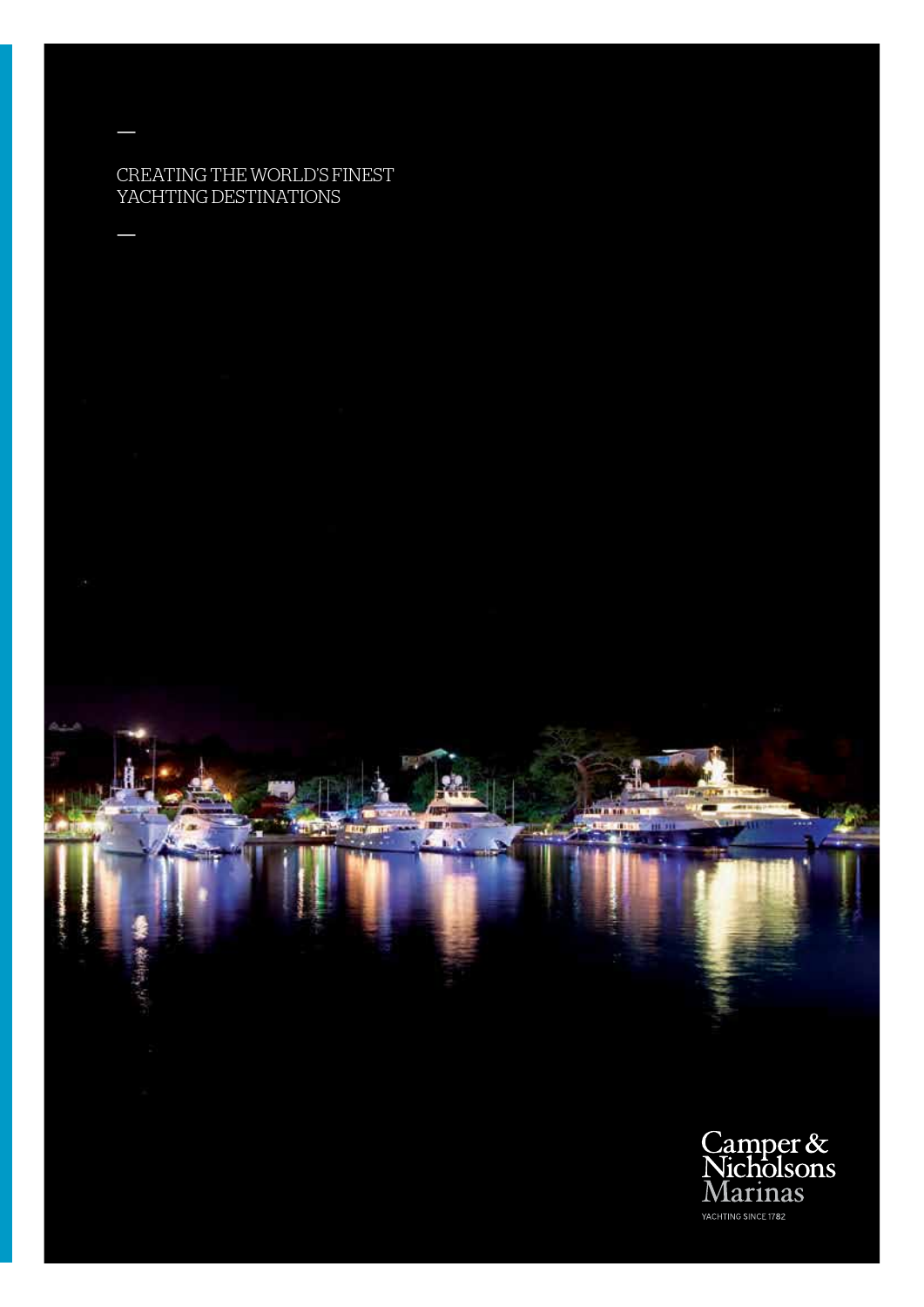Camper & Nicholsons is the oldest and most respected leisure marine brand in the world. Since 1782, C&N has been synonymous with expertise, market knowledge, design excellence and effortless performance - characteristics that are still echoed in the brand's core values today.

—

—

Our dedicated team of marina designers, business managers, operational personnel, and sales and marketing specialists all share a genuine passion for the a range of experience and knowledge that is unparalleled in the industry.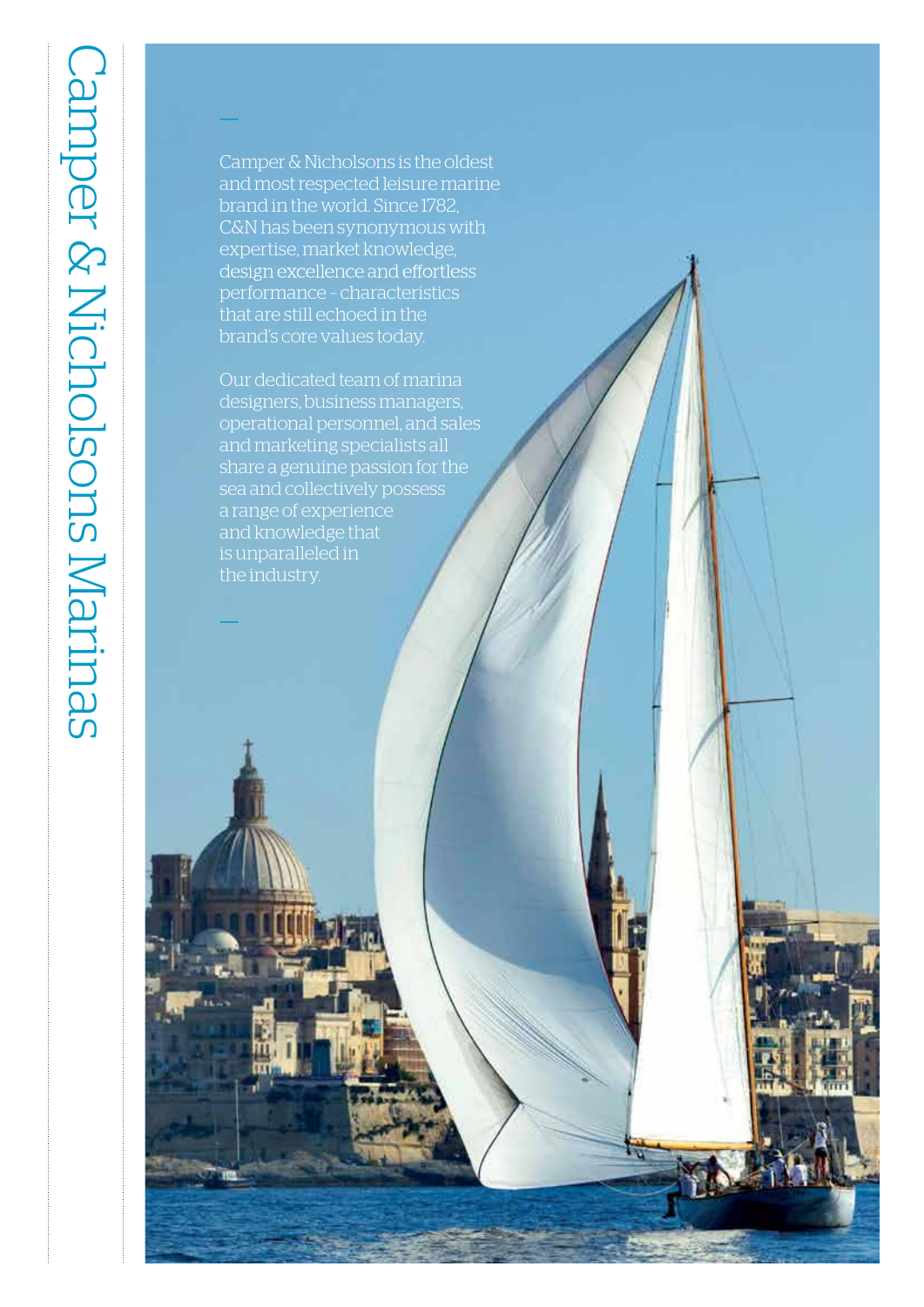

Camper & Nicholsons' marinas have become destinations of choice for discerning yacht owners, captains and charter clientele. Situated in some of the most beautiful locations around the world, they offer the highest levels of quality, yacht care, facilities and customer service.

## Creating the world's finest yachting destinations

**—**

Developing a successful marina presents many challenges and our clients call on Camper & Nicholsons to support them in a variety of ways, to help achieve their ultimate objective of creating an enhanced marina experience, with the highest quality of facilities and services.

Our involvement ranges from consultancy on discrete individual projects, to the provision of a comprehensive range of services, tailored to meet the specific needs of each client. We are adept at working with developers, principle engineers and sub-contractors, taking pride in our ability to develop strong, collaborative and solution-oriented relationships. Many of our clients regard us as a natural extension of their internal team.

Whatever the requirement, our focus is on leveraging market intelligence and deep personal experience to establish the right marina design and ideal berth mix, with optimised water space to match the immediate and long term target market. With a keen eye on pricing, we help deliver maximum occupancy while maintaining profit margins.

Invariably, our aim is to aid in business maturity and positive growth in the marina asset value, in as short a time as possible.



**—**

## Unrivalled expertise

**—**

Our unrivalled expertise allows us to create the world's finest marinas that deliver theCamper& Nicholsons brand promise, marketed to the luxury yachting community worldwide.

Fromboutique facilities to large scale resort developments, our aimis to buildsuccessful and sustainable businesses.

## Unparalleled service

We provide a comprehensive range of services for every stage of a marina's lifecycle:

- **–** Feasibility and design
- **–** Brand development
- **–** Project management
- **–** Sales and marketing
- **–** Operational management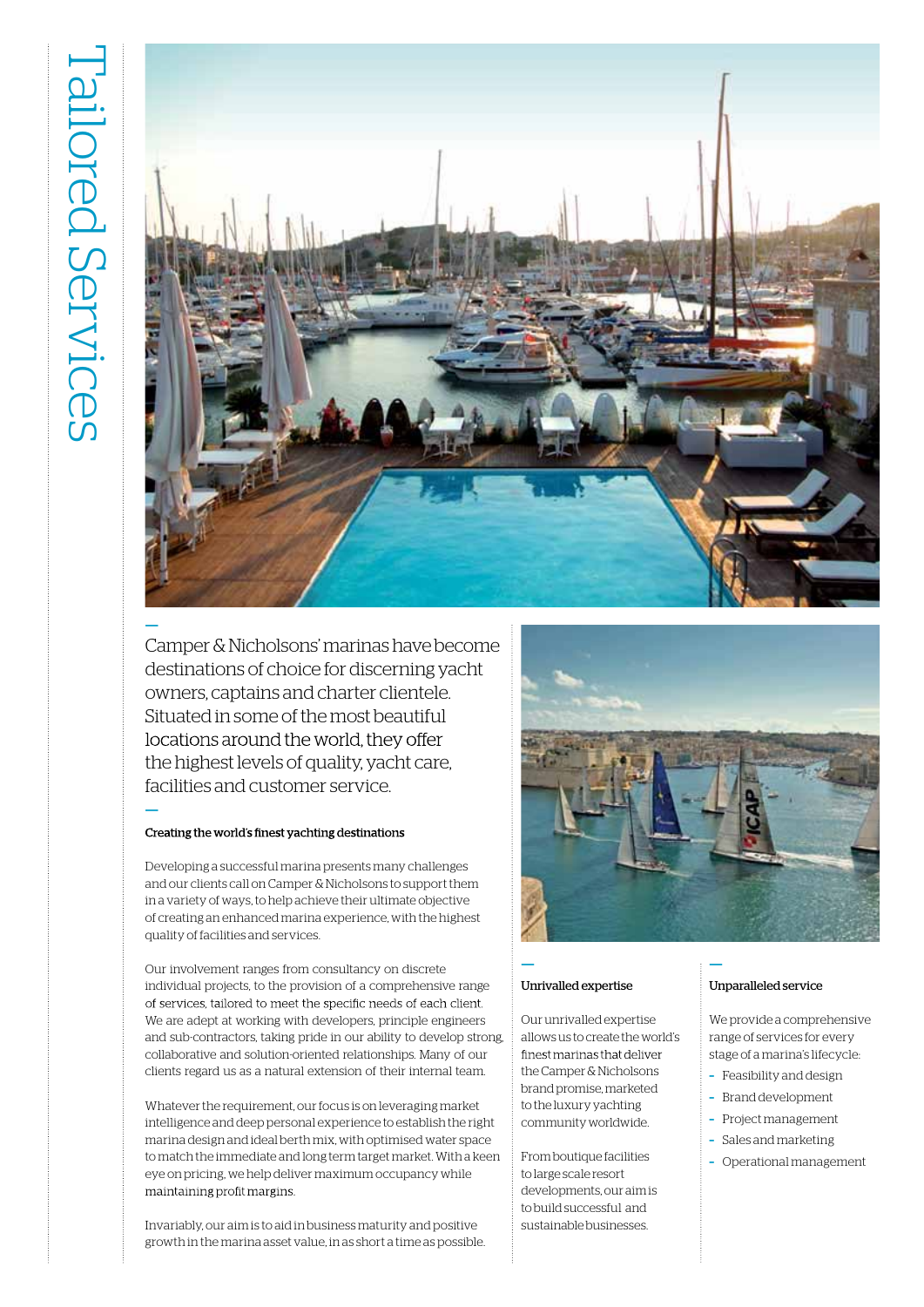**—**



We provide turnkey marina management services for both newly-built and existing marinas. The primary objectives of our comprehensive range of services, are to enhance the overall value of client marina assets, allowfor superior day-to-day operations and deliver exceptional customer services.

## **—** Increasing asset value

- **–** for changing market requirements
- **–** Site studies and investigations to validate construction methodology
- Definition of land bank uses **–** and water area needs
- **–** Berth mix optimisation to capitalise on available water space
- **–** Infrastructure requirements to avoid costly retrospective works
- **–** Marina design concept drawings
- **–** General construction and buildings requirements review
- **–** Marina business planning **–** Requirements for
- technical, maintenance and boat storage facilities
- **–** Post construction technical support
- **–** Sales and marketing strategy development
- **–** Commissioning and operational handover

## **—** Operational excellence

Our systems and operational business practices give our clients a competitive advantage. A Camper & Nicholsons marina is a sign of quality and draws the attention of the discerning yachting community. Above all, it is the calibre of our people that allow our marinas to be ranked among the finest in the world.

- **–** Financial management **–** Customer relationship
- management systems **–** Marina management systems
- Staff recruitment, induction **–** and ongoing training
- **–** Access to the industry's leading Operations Manual
- **–** Day-to-day operational management
- **–** Annual operational audits
- **–** Sales and marketing programme management
- **–** Ongoing technical advisory services